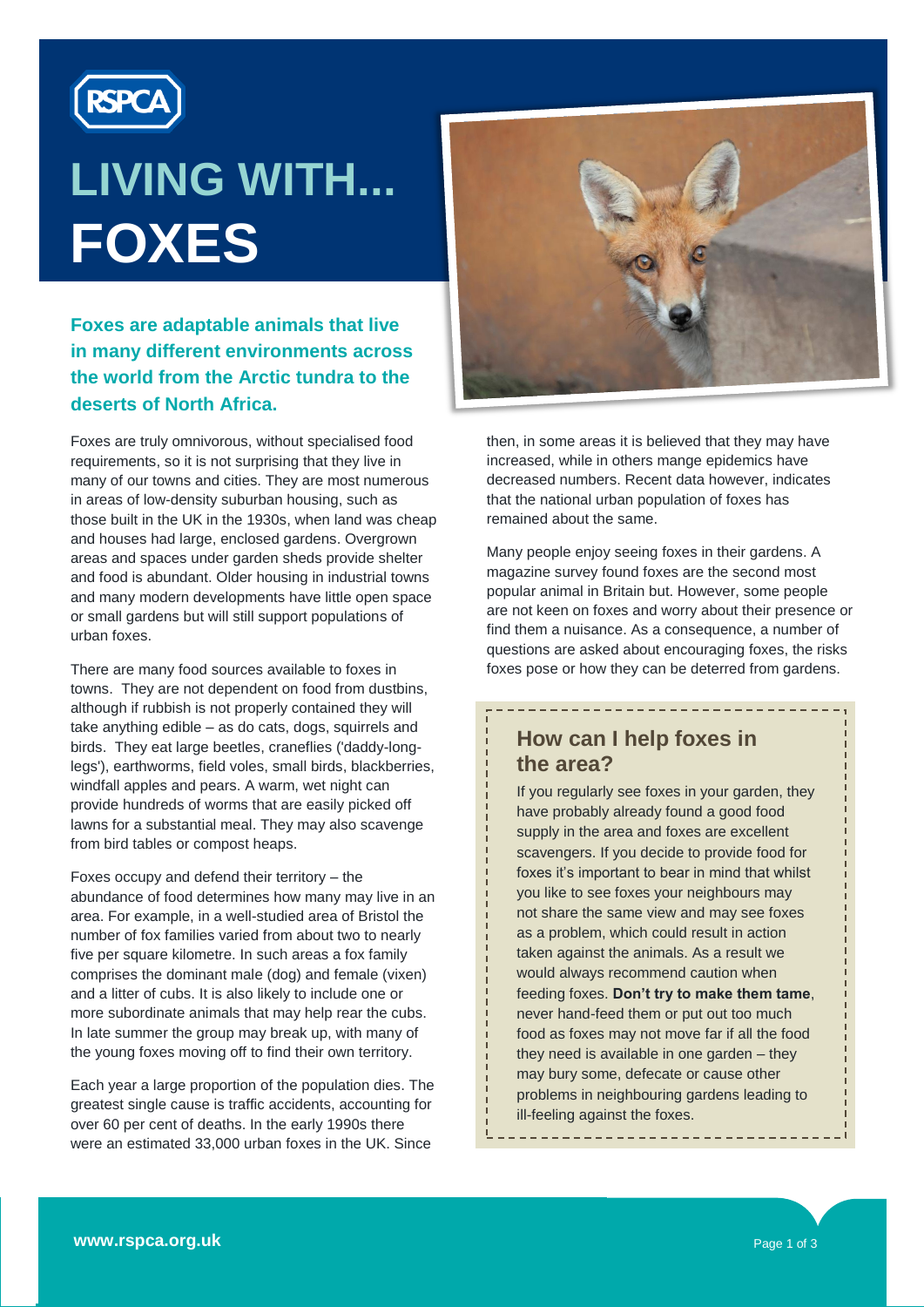# **LIVING WITH... FOXES**

#### **How can I deter foxes from using my garden?**

#### **REMOVE ACCESS TO ANY POTENTIAL FOOD SUPPLIES**

- Provide food for wild birds in feeders that are less likely to spill, preventing foxes from scavenging.
- Protect fruit and vegetable crops use fencing or solid weld-mesh; **avoid using netting and use at least a 4cm mesh** to reduce the risk of wildlife getting tangled or caught in it.
- Clear away any windfall fruit.
- Use securely sealed dustbins and composters.
- Keep pets such as rabbits indoors overnight, or in secure enclosures. These enclosures should have a roof and use weld-mesh instead of chicken wire for fencing. The door should be secured with a good lock that cannot be worked loose. Clear up any spilt pet food on the ground.

#### **REMOVE PLACES OF SHELTER**

- Cut or clear any areas of long grass or dense vegetation – dense cover can provide a safe, sheltered location for a fox to lie up undisturbed during the day.
- Keep garage, greenhouse and shed doors closed.
- Prevent access to areas under sheds, as these provide an ideal location for digging an earth to raise cubs.

#### **How can I block a fox earth I have found in my garden?**

If you find a fox earth in the garden, **don't block it unless you are sure it is empty**. To check, lightly block the entrances with loose soil or sticks, through which a fox can easily dig out. If after a few days the holes are still blocked, pack them more thoroughly with soil. **Take great care in the spring to avoid blocking cubs into an earth** – instead block earths during autumn and winter.

#### **How can I stop foxes howling at night?**

Foxes call throughout the year, but normally only howl or scream during the mating season, which peaks in January. During the mating season it may be worth considering the use of ear plugs if the howling disturbs you.

#### **DETER FOXES FROM THE GARDEN**

- Put up fencing or plant prickly plants around the garden.
- Use an animal repellent approved for use with foxes. Repellent products are widely available from garden centres or hardware stores. Take care to read the label and carefully follow the instructions, as each product is prepared and approved for use against certain animals in the specified way. **It is illegal to use any substance to deter foxes that has not been approved for such use.**

Further advice on humane fox deterrence can be found at **[www.foxproject.org.uk](http://www.foxproject.org.uk/)**.